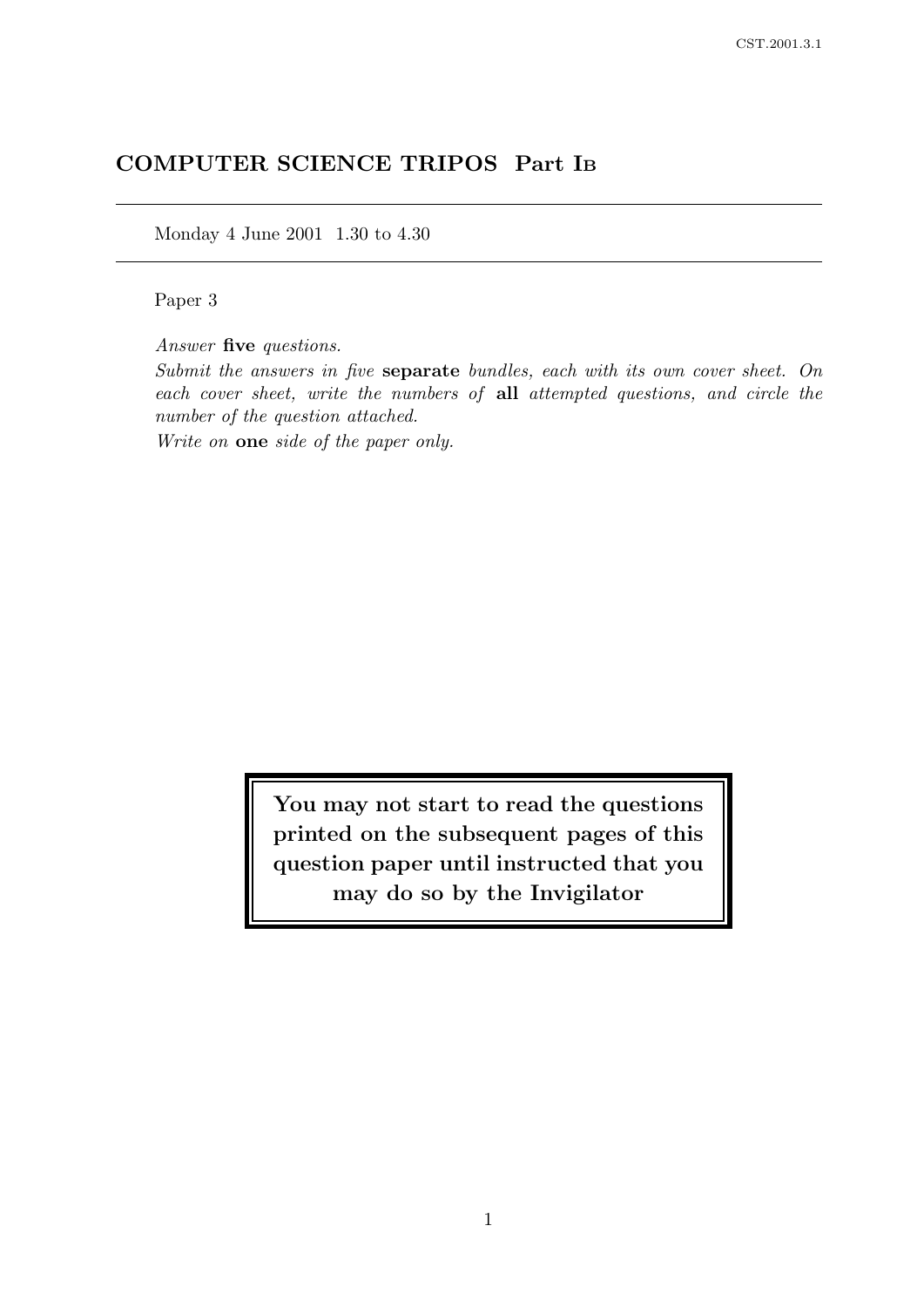# 1 Concurrent Systems

A committed ACID transaction transforms a database from one consistent state to another.

- (a) Define the property of isolation in a transaction system. [2 marks]
- (b) The property of isolation may be enforced either at transaction commit or at all times throughout transaction execution. Describe how each of these approaches may be implemented, and the tradeoffs between the approaches, for

| (i) | two-phase locking                           | $[5 \text{ marks}]$ |
|-----|---------------------------------------------|---------------------|
|     | $(ii)$ timestamp ordering                   | $[5 \text{ marks}]$ |
|     | <i>(iii)</i> optimistic concurrency control | [8 marks]           |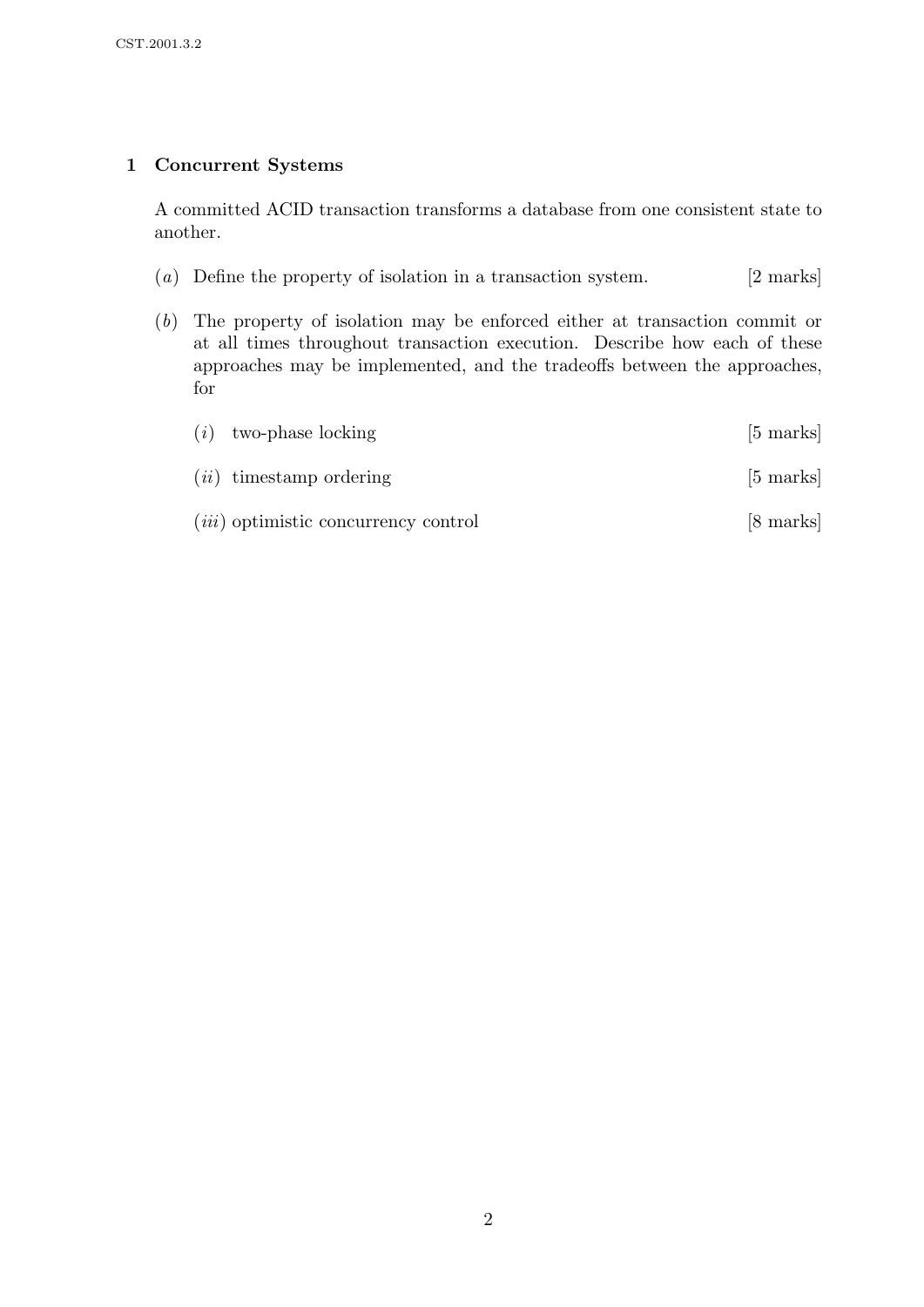## 2 Further Java

- (a) Describe the differences and similarities between abstract classes and interfaces in Java. How would you select which kind of definition to use? [5 marks]
- (b) An enthusiast for programming with closures proposes extending Java so that the following method definition would be valid:

```
Closure myCounter (int start) {
  int counter = start;
  return {
    System.out.println (counter ++);
  }
}
```
The programmer intends that no output would be produced when this method is executed, but that it would return an object of a new type, Closure, and that invoking apply() on that object would cause successive counter values to be printed.

By using an inner class definition, show how this example could be re-written as a valid Java program. [5 marks]

(c) A common programming mistake is to try to define a class to have more than one superclass. For example a naïve programmer may write

```
class AutoTree extends Thread, BinaryTree {
  ...
}
```
when defining a new kind of data structure which uses an additional thread to keep the tree balanced. Describe three ways in which this problem can be resolved to produce (one or more) valid class definitions. State, with a brief justification, which you would use here. [10 marks]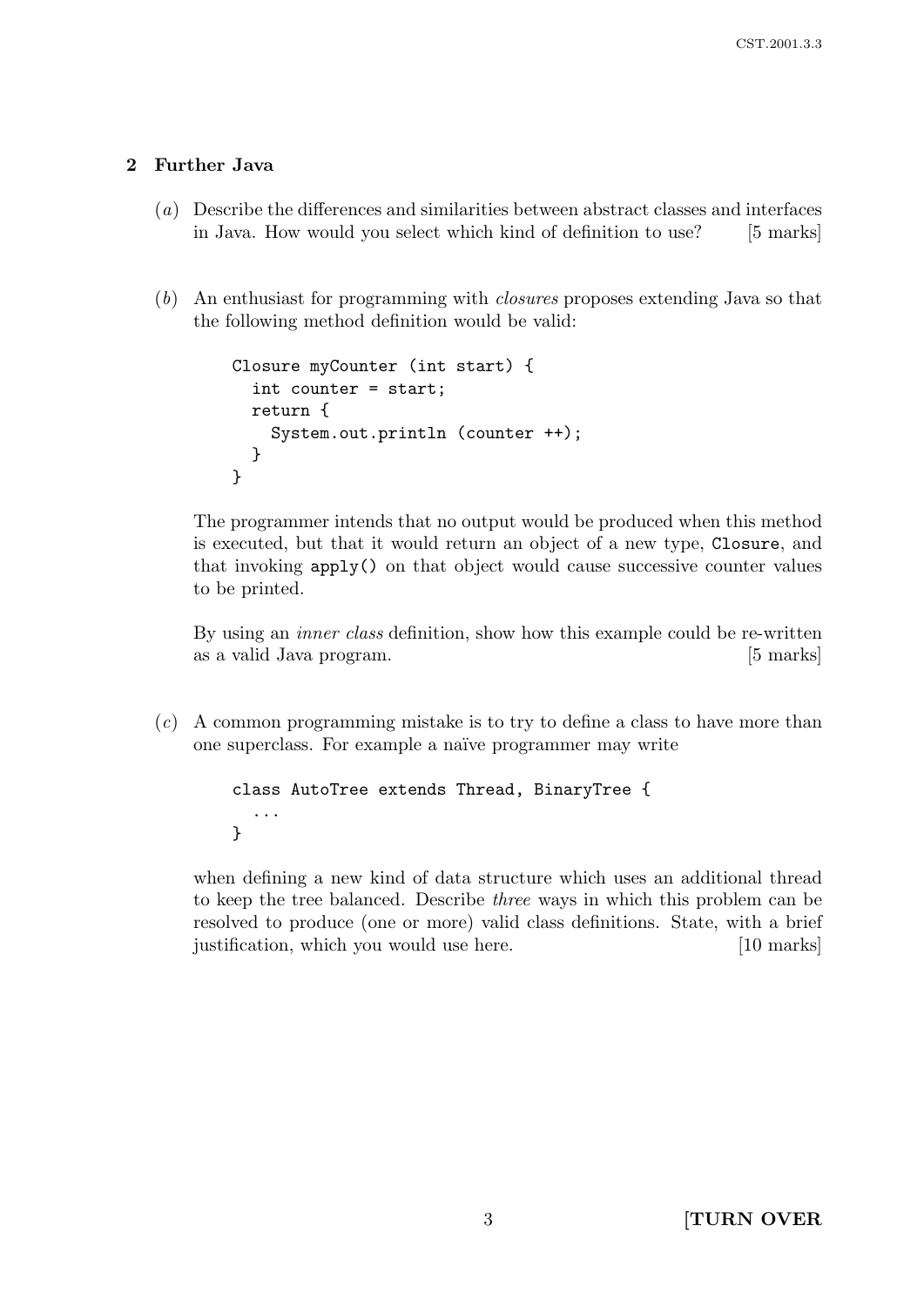### 3 Compiler Construction

A regular grammar is a grammar whose rules are in one of the two following forms (where  $A$  and  $B$  are non-terminal symbols and  $a$  is a terminal):

$$
\begin{array}{c} A \rightarrow a \\ A \rightarrow aB \end{array}
$$

(a) Give a regular grammar which generates floating point numbers of exactly the following form:

$$
(0|1)^+.(0|1)^*[e(0|1)^+]
$$

where "()" indicates grouping, "[]" indicates optional item, " $\rho^{+}$ " indicates one or more repetitions of  $\rho$  and " $\rho^*$ " indicates zero or more repetitions of  $\rho$ .

[8 marks]

- (b) Give a non-regular grammar with fewer productions than your answer to  $(a)$ but which generates the same set of strings. [4 marks]
- (c) Determine, with justification, for the following grammars
	- $(i)$  whether S generates strings not generated by T; and
	- $(ii)$  whether T generates strings not generated by S.

$$
\begin{Bmatrix} S \to aaS \\ S \to Scc \\ S \to d \end{Bmatrix} \text{ and } \begin{Bmatrix} T \to aTc \\ T \to d \end{Bmatrix}
$$

[4 marks]

(d) What is the significance for the compilation process of the idea of "strings which can be generated by regular grammars"? Your answer should explain where such a module recognising such strings would appear in a compiler and a possible external interface (functions, variables and/or objects) it might present to the rest of the compiler. [4 marks]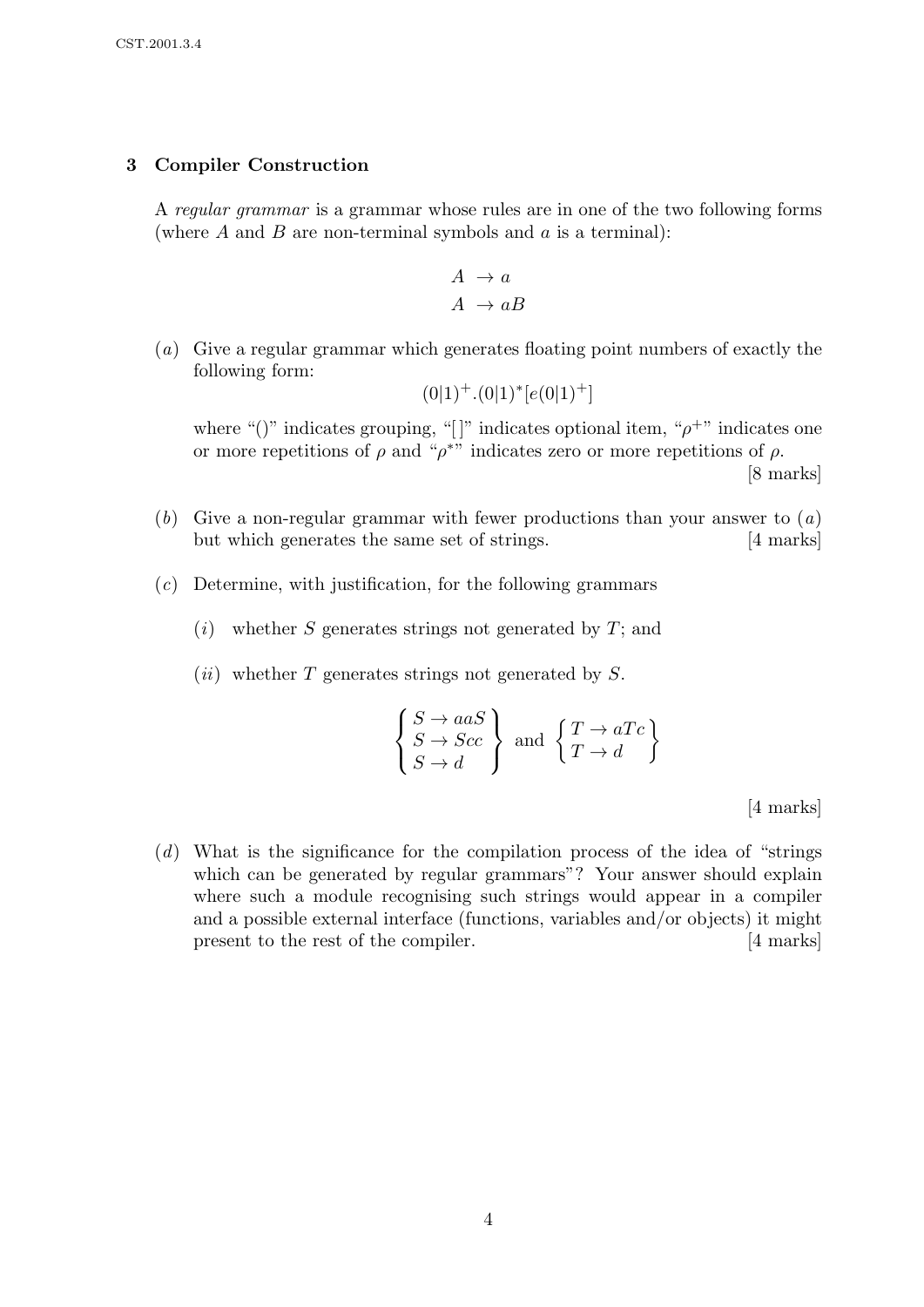## 4 Introduction to Security

Which mode (or modes) of operation of the Advanced Encryption Standard (AES) block cipher would you use to protect the following? Give a brief justification for your answers.

|     | $(a)$ Inter-bank funds transfers.                                                 | $[4 \text{ marks}]$ |
|-----|-----------------------------------------------------------------------------------|---------------------|
| (b) | Email messages.                                                                   | $[4 \text{ marks}]$ |
|     | $(c)$ A high-frequency radio modem link.                                          | [4 marks]           |
|     | $(d)$ Passwords stored on a local disk.                                           | [4 marks]           |
|     | (e) The pulse train from a gearbox sensor to the tachograph in a truck. [4 marks] |                     |

# 5 Data Structures and Algorithms

- (a) Carefully describe an implementation of quicksort to sort the elements of an integer vector, and state, without proof, its expected and worst case complexity for both time and space in terms of the size of the vector. [7 marks]
- (b) Describe a more efficient algorithm for the case where it is known that the vector has exactly  $10^6$  elements uniformly distributed over the range 0 to  $10^6$ . [7 marks]
- (c) Describe an efficient algorithm to find the median of a set of  $10^6$  integers where it is known that there are fewer than 100 distinct integers in the set. [6 marks]

### 6 Computer Design

|     | (a) Why does pipelining introduce data hazards?                                                                       | $[4 \text{ marks}]$ |
|-----|-----------------------------------------------------------------------------------------------------------------------|---------------------|
|     | $(b)$ What mechanism may be used to remove some data hazards?                                                         | $[4 \text{ marks}]$ |
|     | $(c)$ Why is it not possible to remove all data hazards?                                                              | $[4 \text{ marks}]$ |
| (d) | What hardware is required to prevent data hazards from infringing the<br>programmer's model of instruction execution? | [4 marks]           |

 $(e)$  What is the difference between a data hazard and a control hazard? [4 marks]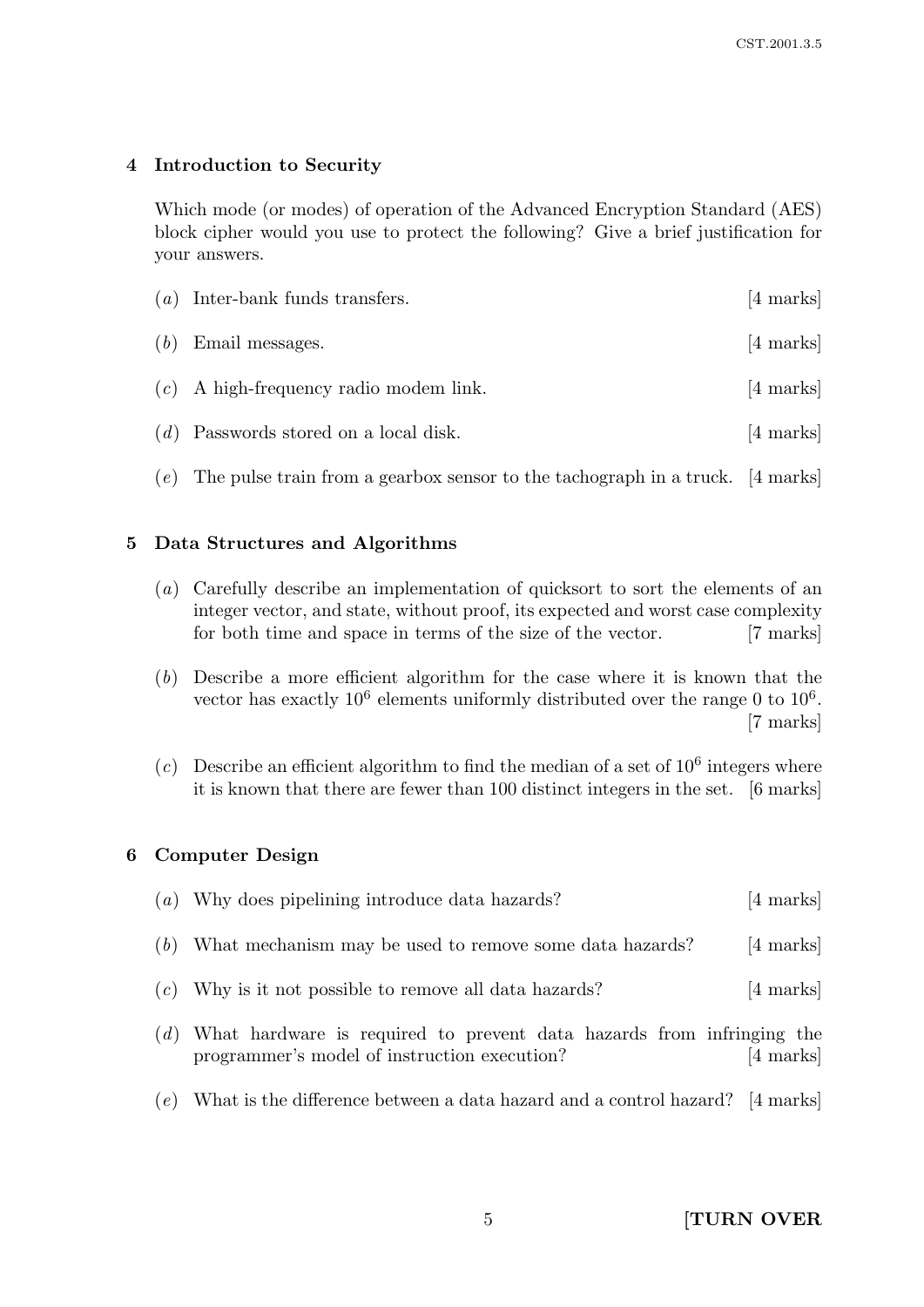# 7 Operating System Functions

- (a) What are the key issues with scheduling for shared-memory multiprocessors? [3 marks]
- (b) Processor affinity, take scheduling and gang scheduling are three techniques used within multiprocessor operating systems.
	- (i) Briefly describe the operation of each.  $[6 \text{ marks}]$
	- (*ii*) Which problem does the processor affinity technique seek to overcome? [2 marks]
	- (*iii*) What problem does the processor affinity technique suffer from, and how could this problem be overcome? [2 marks]
	- $(iv)$  In which circumstances is a gang scheduling approach most appropriate? [2 marks]
- (c) What additional issues does the virtual memory management system have to address when dealing with shared-memory multiprocessor systems? [5 marks]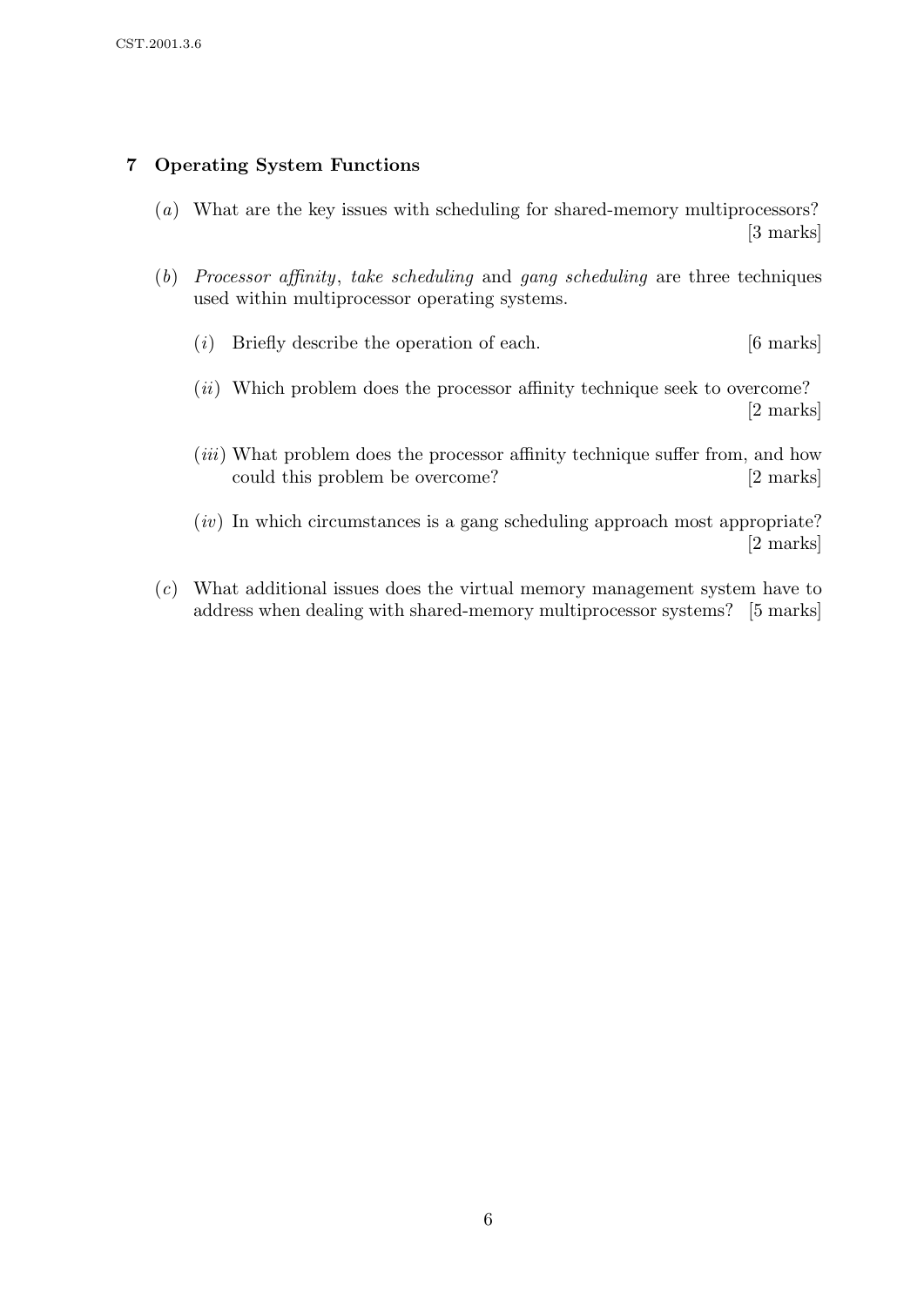#### 8 Continuous Mathematics

(a) The MacLaurin series for a continuous, infinitely differentiable function,  $f(x)$ , is:

$$
f(x) = f(0) + \frac{f'(0)}{1!}x + \frac{f''(0)}{2!}x^2 + \frac{f'''(0)}{3!}x^3 + \dots + \frac{f^{(k)}(0)}{k!}x^k + \dots
$$

Derive the MacLaurin series for each of  $sin(x)$ ,  $cos(x)$ , and  $e^x$ [6 marks]

(b) Hence, or otherwise, prove that:

$$
e^{i\phi} = \cos\phi + i\sin\phi
$$

where  $i =$ √

(c) Prove that the box function,  $b(x)$ :

$$
b(x) = \begin{cases} 1, & |x| \le \frac{1}{2} \\ 0, & \text{otherwise} \end{cases}
$$

has the Fourier transform,  $B(\nu)$ :

$$
B(\nu) = \frac{\sin \pi \nu}{\pi \nu}
$$

where  $\nu$  is frequency measured in Hertz (cycles per second). [7 marks]

(d) The convolution of  $b(x)$  with itself is  $t(x)$ :

$$
t(x) = b(x) * b(x) = \begin{cases} 1+x, & -1 \leq x \leq 0 \\ 1-x, & 0 \leq x \leq 1 \\ 0, & \text{otherwise} \end{cases}
$$

Hence, or otherwise, find the Fourier transform,  $T(\nu)$ , of  $t(x)$ . [4 marks]

[3 marks]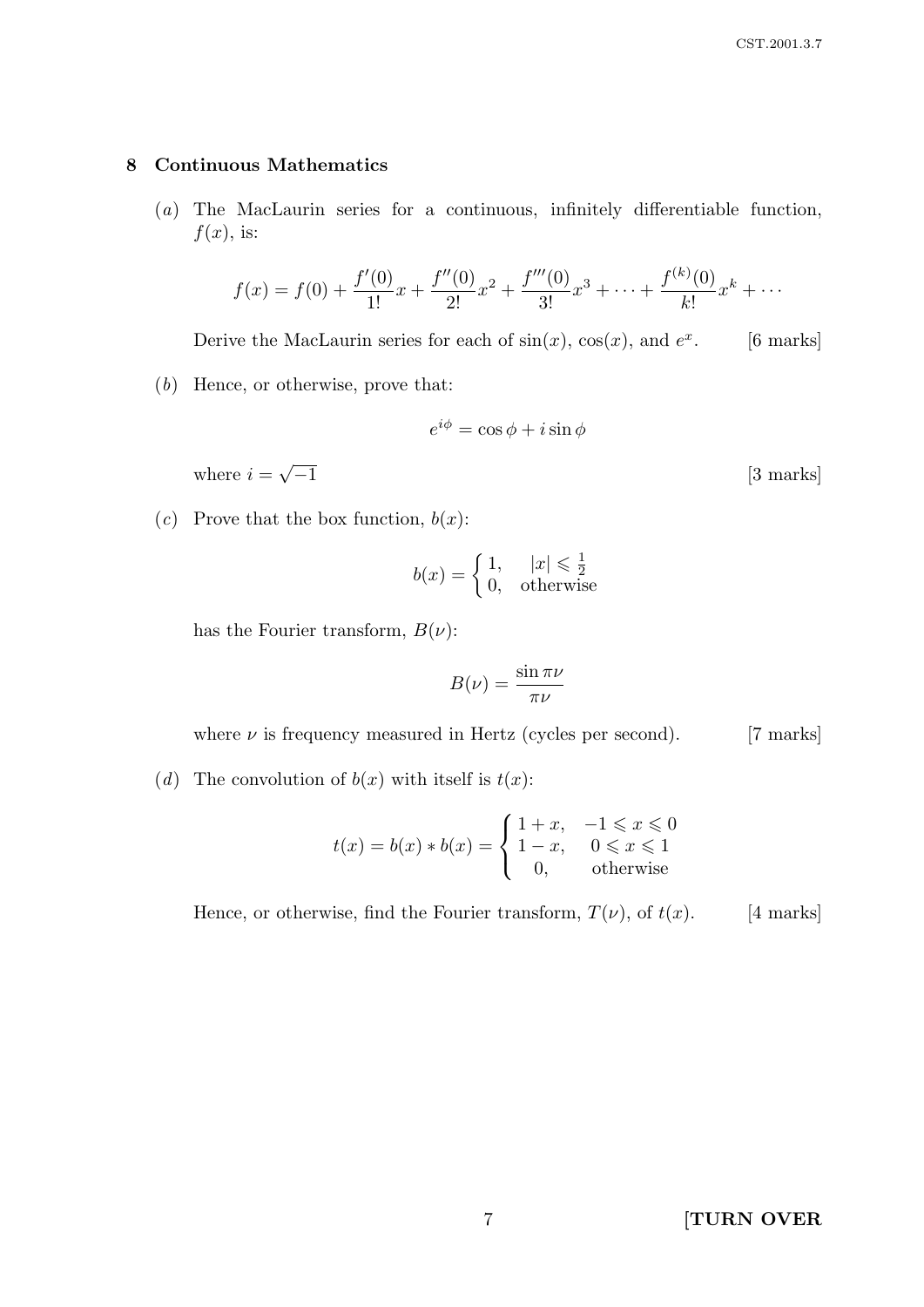## 9 Computation Theory

- (a) Describe the action of a Turing machine. [4 marks]
- $(b)$  Define what is meant by a configuration of an N-state, k-symbol Turing machine. [2 marks]
- (c) Explain briefly how to enumerate all possible Turing machine computations, so that a given computation can be characterised by a single natural number code c. [5 marks]
- (d) Show that it is not possible to compute the maximum distance travelled by the Turing machine head from its initial position during halting computations as a function of the code c. Any results that you use should be stated clearly. [9 marks]